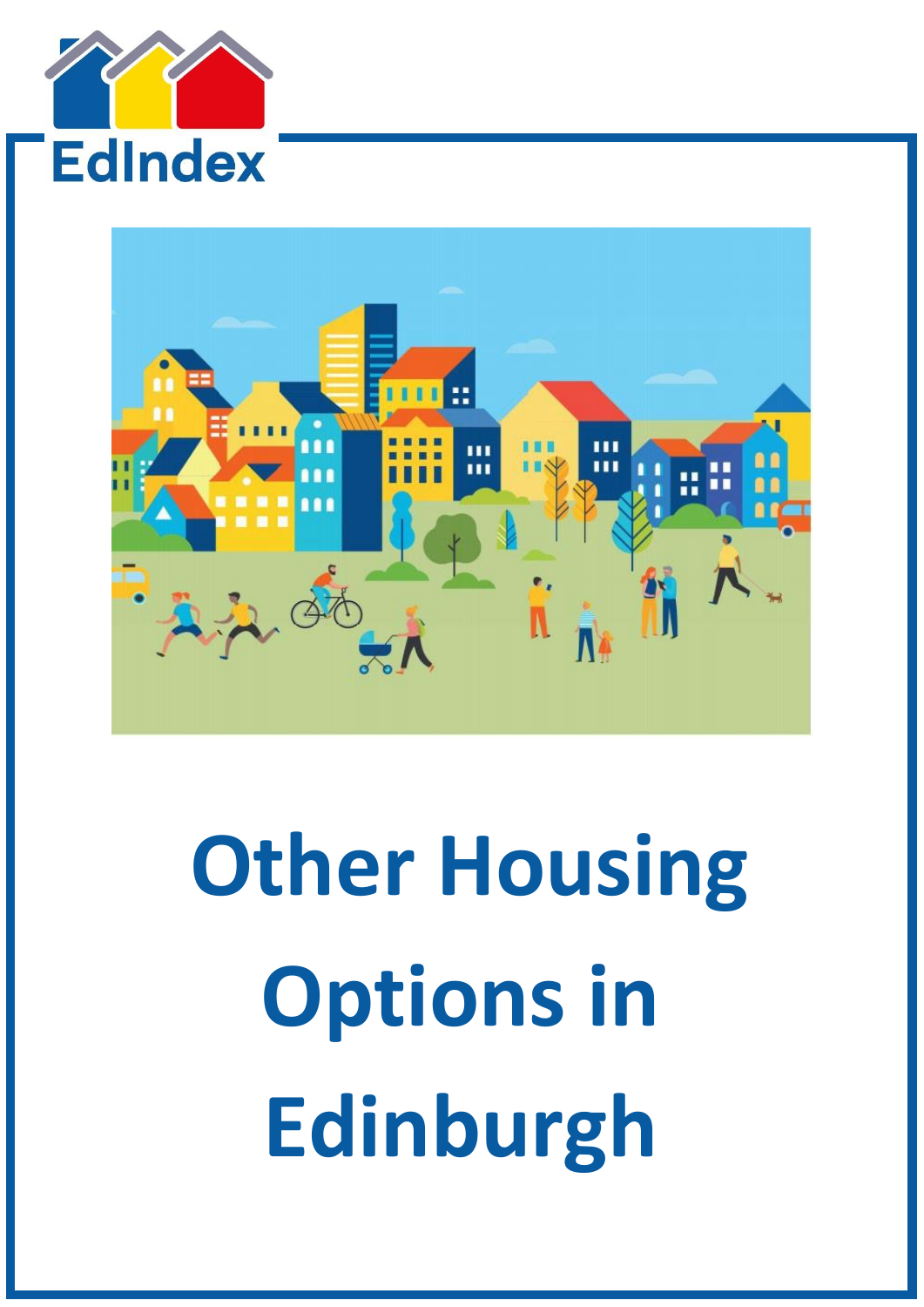## **Section Page Number**

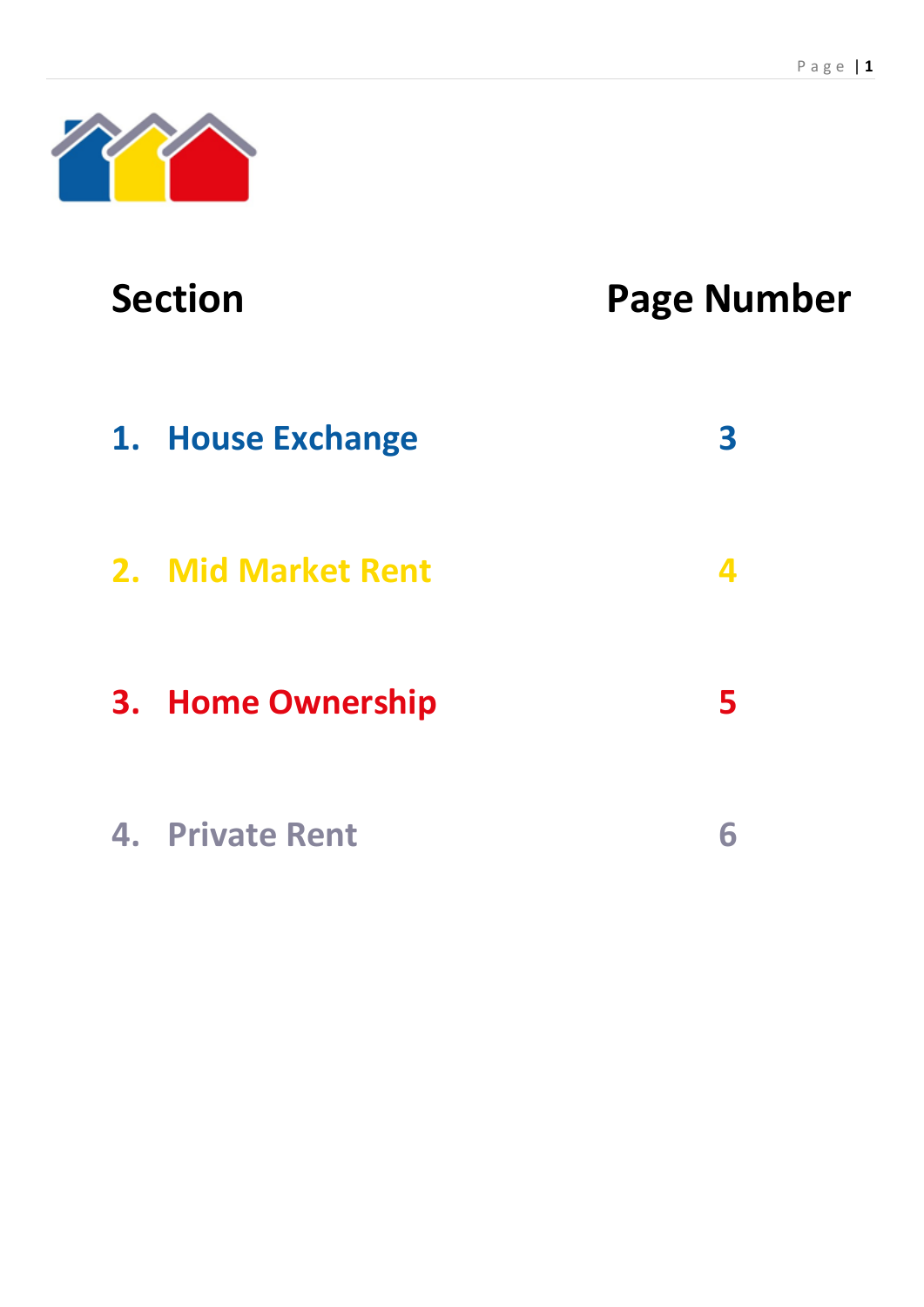

The demand for social housing in Edinburgh is very high so waiting times to get a home are long. It can take someone with a priority several years to be offered a home, without a priority the wait is significantly longer.

This guide highlights the other housing options that may be suitable for you and help you move home quicker. Not all options are suitable for everyone so please read all the information available.

If you would like to go over your housing options in more detail you can ask to arrange a Housing Options Interview at your local office. Contact details are below.

### **North East locality office**

Address: 101 Niddrie Mains Road, Edinburgh. **EH16 4DS** 

So 0131 529 3111

 $\approx$  northeast.locality@edinburgh.gov.uk

#### **North West locality office**

Address: 8 West Pilton Gardens, Edinburgh, EH4 4DP

₹ 0131 529 5050

 $\boxed{\smash{\sim}}$  northwest.locality@edinburgh.gov.uk

### **South West locality office**

Address: 10 Westside Plaza. Edinburgh, **EH14 2ST** 

6 0131 527 3800

⊠ southwest.locality@edinburgh.gov.uk

### **South East locality office**

Address: 40 Captain's Road, Edinburgh, **EH17 80F** 

6 0131 529 5151

southeast.locality@edinburgh.gov.uk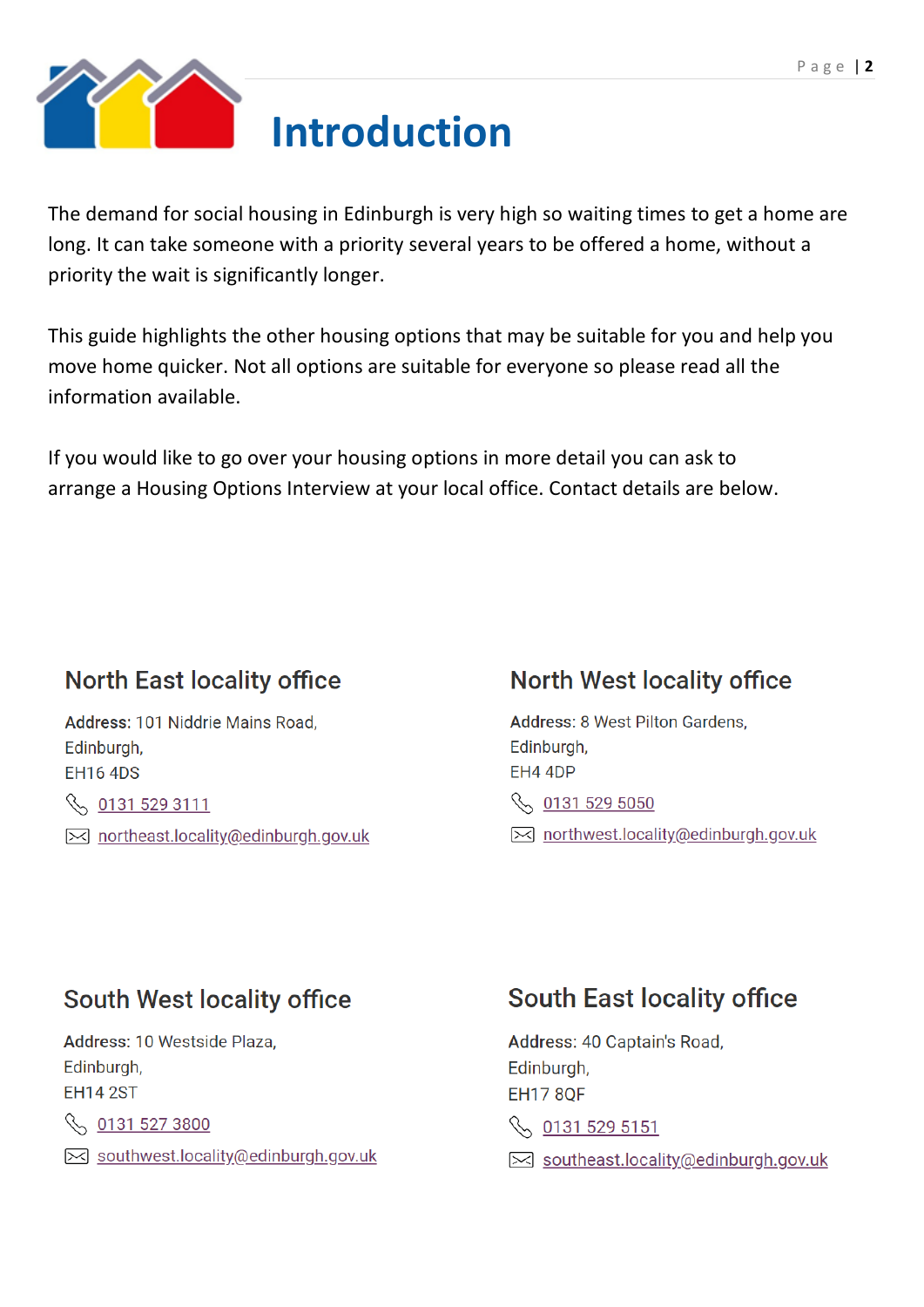

#### **What is House Exchange?**

House Exchange is a website which allows tenants of Councils and Housing Associations/Co-Operatives to register for free to look for a potential exchange (swap) with other tenants anywhere in the UK.

#### **Can anyone apply?**

You must be a named tenant of a Council or Housing Association/ Co-Operative in the UK. You cannot apply if you are not the named tenant on the tenancy agreement.

#### **How does it work?**

Tenants can visit<https://www.houseexchange.org.uk/> to register with House Exchange. It must be the main tenant that completes the registration. During the registration you will be asked details about your current home. You have the option to add photographs and a description of the area. You will then be asked for the type of home and area you would like to move to. You can only move to a home that meets your households needs i.e not too big or small. Once you have completed your registration your details will be verified by your landlord before your advert goes live on the website. Once your details have been verified you can search for suitable exchanges. **Please note** that once you have identified a potential exchange you must get permission from your landlord before you make any arrangements to move.

#### **How much does it cost?**

If you are a tenant of one of the EdIndex landlords, registration is free. If your landlord has not signed up to House Exchange the charges are listed below:

 $3$  Months - £9.99  $\bigcirc$  6 Months - £14.99 ◯ 1 Year - £19.99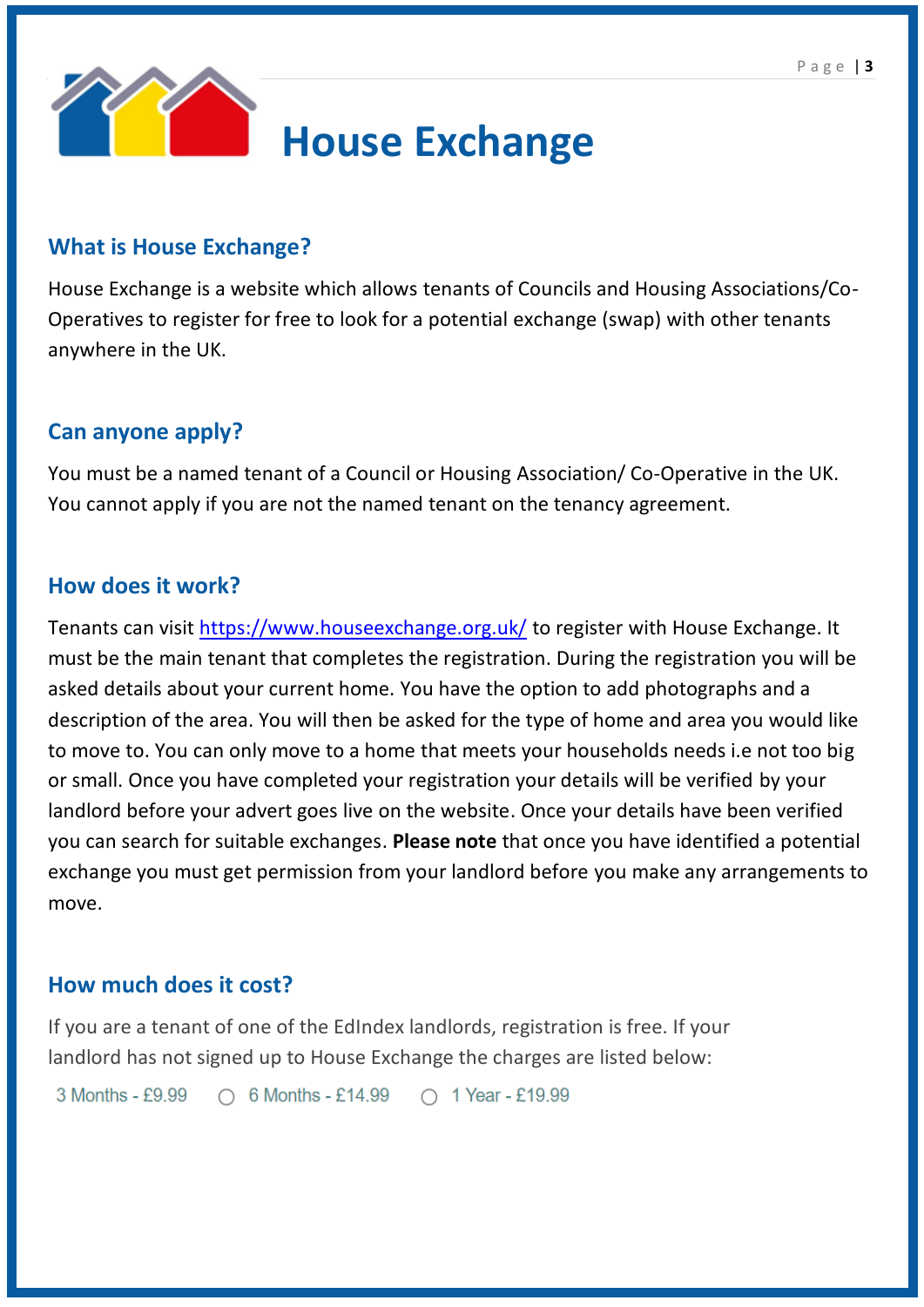

## **Mid Market Rent**

#### **What is Mid Market Rent?**

Mid Market Rent are homes where the rent level is set between social rented and private rent levels, so it is considered an affordable home option. Mid Market Rent tenancy agreements are usually the same as private rented tenancy agreements. You may be able to get assistance with paying a deposit.

#### **Who is eligible?**

Anyone can apply as long as one member of the household is in employment. Each provider has their own minimum and maximum income level criteria which also must be met.

#### **How do I find out more information?**

Details of the Mid Market Rent providers in Edinburgh and where they have homes can be found at<https://edindexhousing.co.uk/media/MMR-Properties.pdf>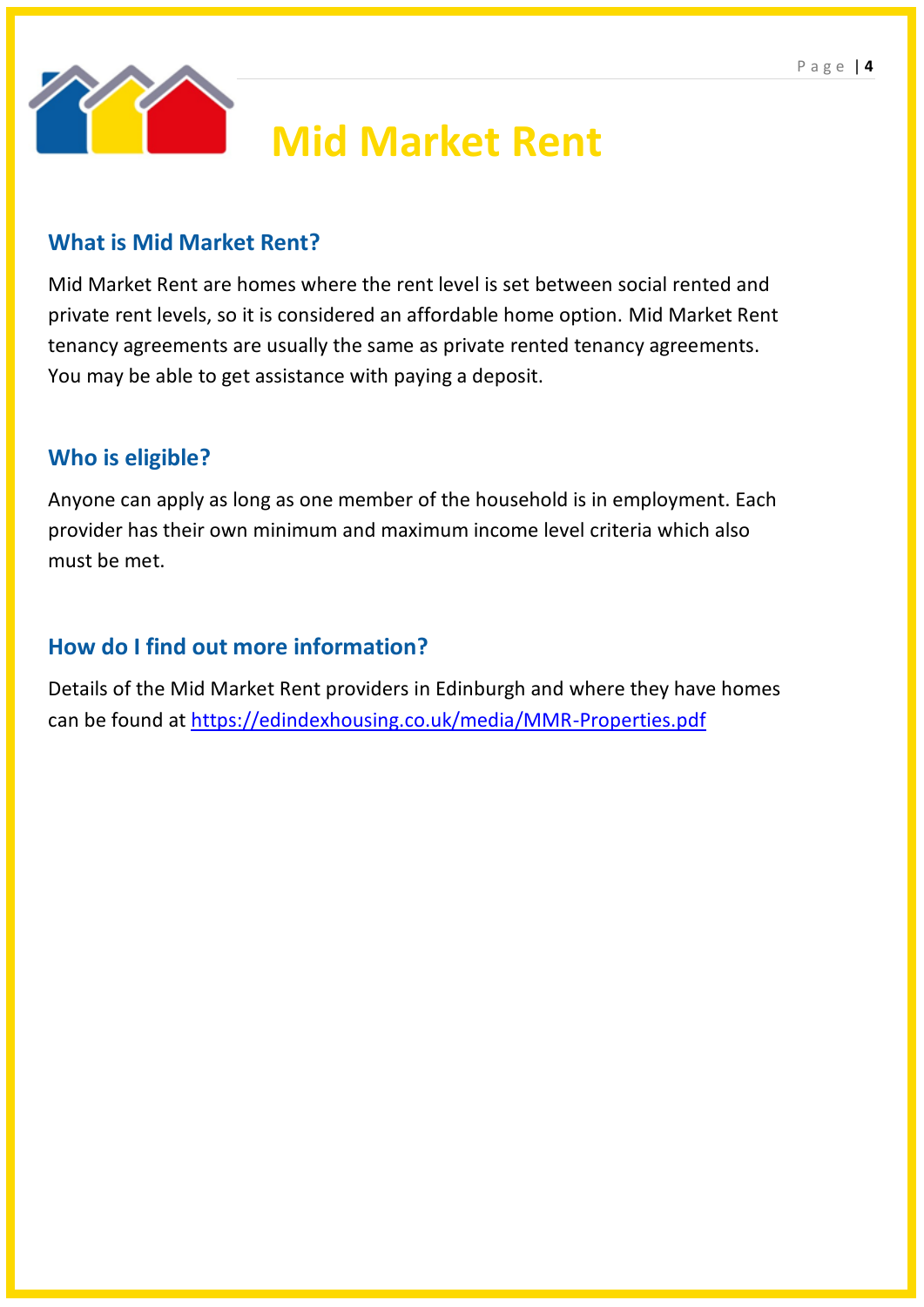

The Scottish Government offer a range of schemes to help first-time buyers buy their first home, and help existing homeowners move home. Each scheme has its own criteria. Further information on each can be found below.

#### **Open Market Shared Equity Scheme (OMSE)**

The OMSE scheme is aimed at households with low to medium incomes. The organisation who administers the scheme in your area will assess your application to see if you qualify.

Through the OMSE scheme you'll be able to buy a home without having to fund its entire cost and will get help from the Scottish Government. You'll pay for the biggest share which is usually between 60% and 90% of the home's cost. The Scottish Government will hold the remaining share under a shared equity agreement which it will enter into with you.

For example, if you pay for 75% of the home, the Scottish Government will help with 25% of the purchase price.

You need to be able to show that you cannot afford to buy a home that meets your needs without help from the OMSE scheme. If it looks like you'd be able to buy a home without any help, your application will not be eligible.

For more details go to<https://www.mygov.scot/open-market-shared-equity-scheme>

#### **New Supply Shared Equity Scheme (NSSE)**

The NSSE scheme is similar to the Open Market scheme but it is for buying new build homes from the Council or Housing Associations. The NSSE scheme is for first time buyers but is also available to people who have previously owned a home and have experienced a significant change in circumstances – for example, a marital breakdown.

Again you'll pay for the biggest share – usually between 60% and 80% of the home's cost – and the Scottish Government will hold the remaining share under a 'shared equity agreement', which it will enter into with you.

For example, if you pay for 70% of the home, the Scottish Government will hold 30% of the share.

For more details go to<https://www.mygov.scot/new-supply-shared-equity-scheme>